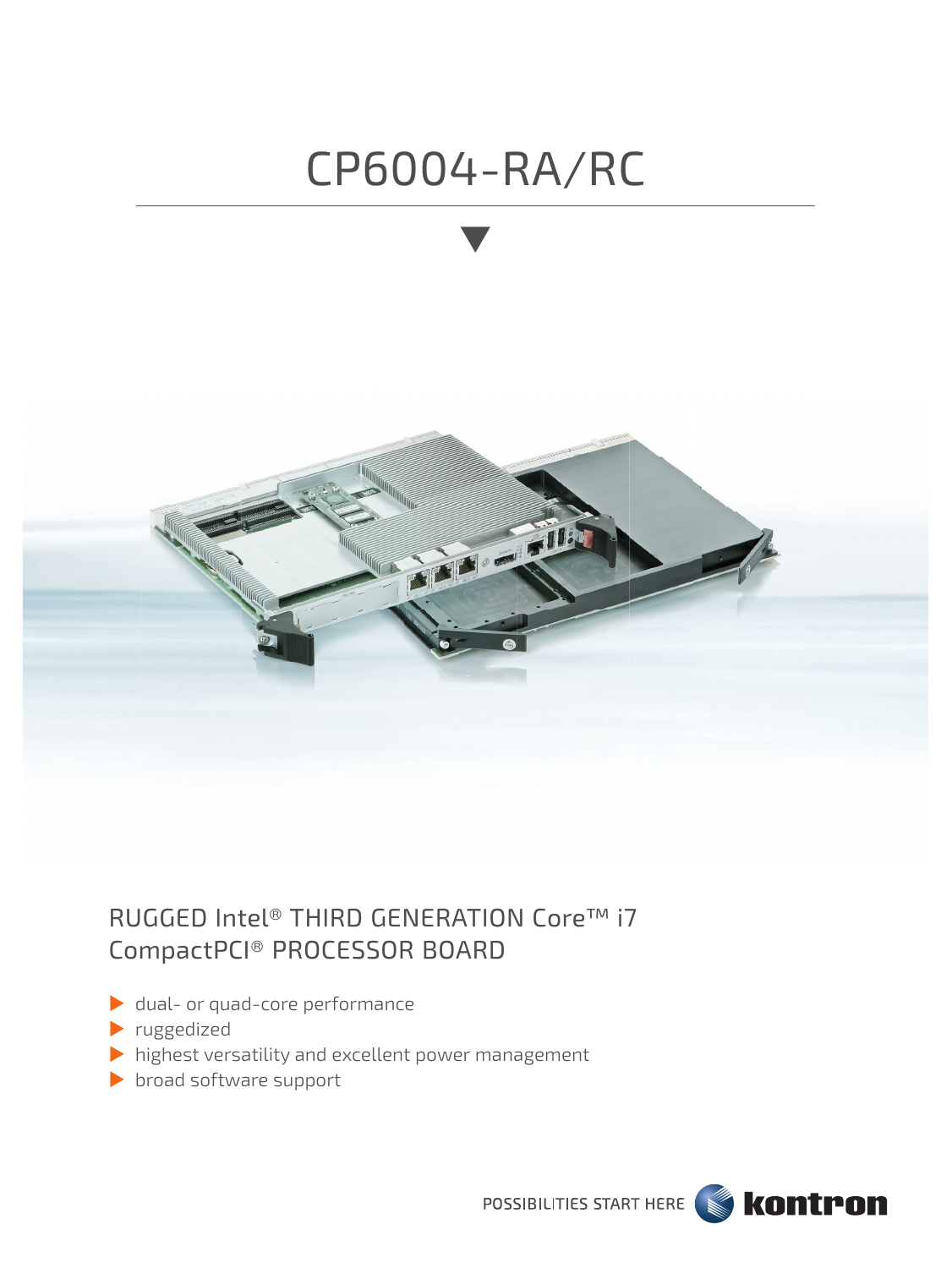### CP6004-RA/RC RUGGED Intel® THIRD GENERATION CORE™ i7 PROCESSOR BOARD

Rugged applications are mainly determined by high shock, vibration, and temperature levels. The Kontron 6U CompactPCI® processor boards CP6004-RA and CP6004-RC are the first choice. when computing performance is required in rugged air or conduction cooled 6U CompactPCI® systems.

The CP6004-RA/RC, a CompactPCI® PICMG 2.16 compliant 6U CPU board, comes with various rugged levels, making it yet another addition to Kontron's rugged PICMG 2.16 portfolio. Based on the Intel<sup>®</sup> Core™ i7 third generation processor and the OM77 platform controller hub, the CP6004-RA/RC is featured by dual or quad core computing performance at a reasonable thermal design power, including a complete set of data, communication and multimedia interfaces.

### **Maximum Ruggedization**

Designed to withstand even the toughest environmental conditions, the passively cooled CP6004-RA/RC featured by soldered memory including ECC and industrial grade fl ash modules comes in two rugged levels - defined as RA and RC.

The CP6004-RA version is designed for harsh application requirements in air-cooled environments, where the CP6004-RC is made for conduction cooled environments. Depending on the processor type, both versions are available in extended temperature ranges from -40°C to +70°C.

With the 2.1 GHz Intel® Core™ i7-36120E and the LV 2.5 GHz Intel® Core™i7-3555LE, the CP6004-RA/RC has extraordinary performance per watt values. Up to 16 GByte of soldered DDR3 1600 MHz memory with ECC provide the foundation of demanding software applications. Based on the Intel® Mobile OM77 I/O controller hub the CP6004-RA/RC provides high graphics performance for VGA and up to three independent digital video outputs to the rear I/O as well as HDA audio capabilities.

### Comprehensive Versatility

Besides the outstanding graphics performance, the CP6004-RA/ RC offers comprehensive I/O capability with up to 5 x 1Gb Ethernet, 4 x rear I/O SATA with RAID 0/1/5/10 functionality, a local SATA Flash disk connector, as well as 6 x USB 2.0, 2 x COM. It can also accommodate a conduction cooled PMC/XMC slot for I/O intensive applications.

### **Unique Security**

The board provides safety and security via an optional trusted platform module, (TPM 1.2), two redundant firmware hubs (failover) and IPMI support according PICMG 2.9 R1.0.

### Long-term Availability

Delivering a stable product based on Intel®'s embedded product line the CP6004-RA/RC ensures long-term availability.

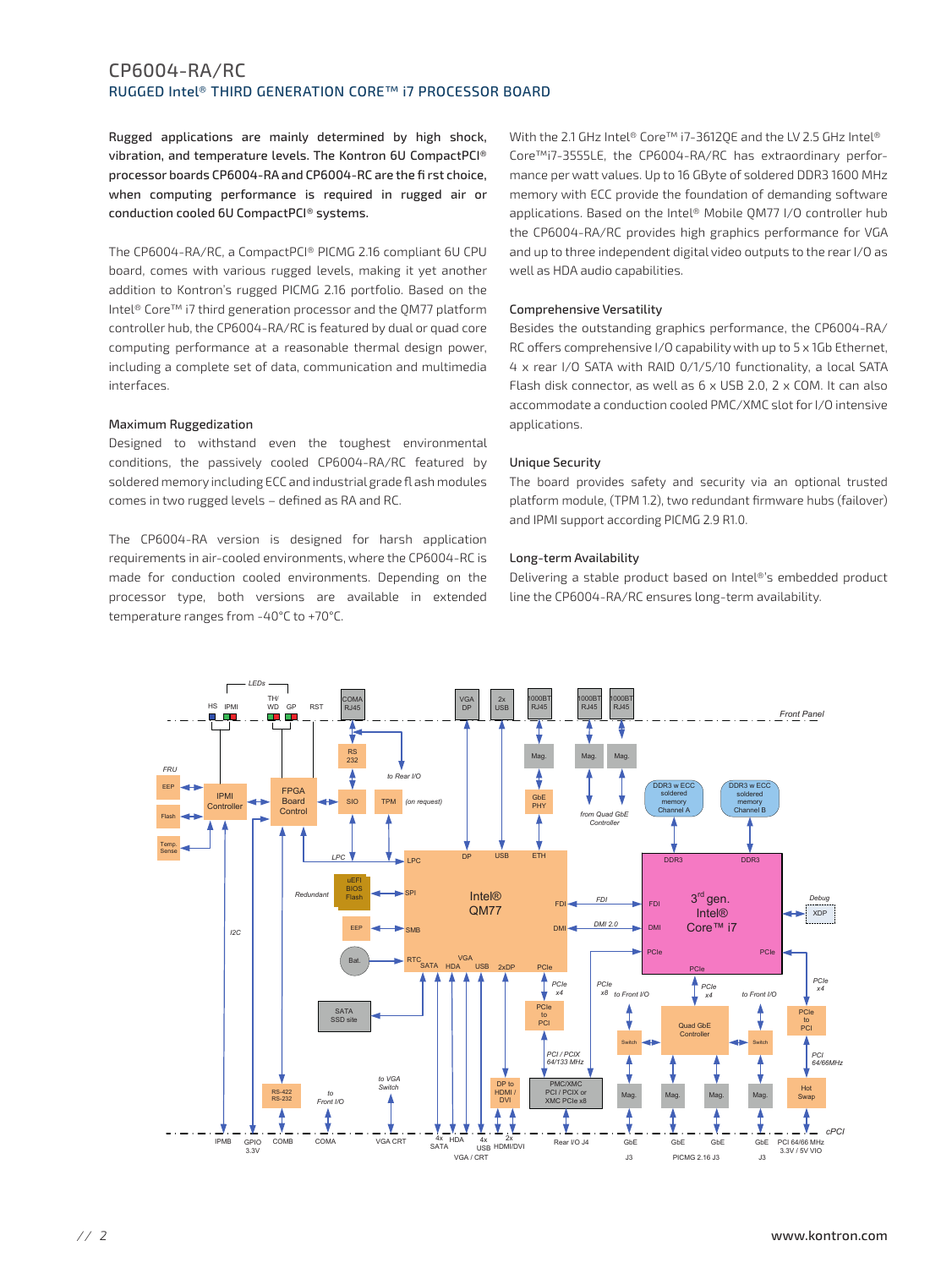### TECHNICAL INFORMATION

| <b>PROCESSOR</b>                         |                                                                                                                                                                                                                                               | Intel® Core™ i7 Processor Third Generation (22 nm manufacturing process)<br>Intel® Core™ i7-3612QE (quad core) or Intel® Core™ i7-3555LE (dual core) low voltage<br>processor                                                                                                                                                                                                                                                                                                                                                                                                                                                                                                                                                                                                                                                                                                                                                                                                                                                                    |                                                                                                                                                                                                                                                                                                                                                          |                                                                          |                                                                                                                                                  |
|------------------------------------------|-----------------------------------------------------------------------------------------------------------------------------------------------------------------------------------------------------------------------------------------------|--------------------------------------------------------------------------------------------------------------------------------------------------------------------------------------------------------------------------------------------------------------------------------------------------------------------------------------------------------------------------------------------------------------------------------------------------------------------------------------------------------------------------------------------------------------------------------------------------------------------------------------------------------------------------------------------------------------------------------------------------------------------------------------------------------------------------------------------------------------------------------------------------------------------------------------------------------------------------------------------------------------------------------------------------|----------------------------------------------------------------------------------------------------------------------------------------------------------------------------------------------------------------------------------------------------------------------------------------------------------------------------------------------------------|--------------------------------------------------------------------------|--------------------------------------------------------------------------------------------------------------------------------------------------|
| PLATFORM CONTROLLER HUB                  |                                                                                                                                                                                                                                               | Intel <sup>®</sup> OM77                                                                                                                                                                                                                                                                                                                                                                                                                                                                                                                                                                                                                                                                                                                                                                                                                                                                                                                                                                                                                          |                                                                                                                                                                                                                                                                                                                                                          |                                                                          |                                                                                                                                                  |
| <b>MEMORY</b>                            | <b>SYSTEM MEMORY</b><br><b>NAND FLASH</b><br><b>FLASH BIOS</b>                                                                                                                                                                                | Up to 16GB soldered dual channel DDR3 memory with ECC and data speed<br>of up to 1600 MHz per channel<br>Socket for optional Kontron Solid State Drive<br>Two redundant 8 MByte SPI Flashes                                                                                                                                                                                                                                                                                                                                                                                                                                                                                                                                                                                                                                                                                                                                                                                                                                                      |                                                                                                                                                                                                                                                                                                                                                          |                                                                          |                                                                                                                                                  |
| <b>FRONT PANEL FUNCTIONS</b>             | <b>GIGABIT ETHERNET</b><br><b>USB INTERFACE</b><br><b>SERIAL</b><br><b>MONITOR</b><br><b>MICRO SWITCH</b><br><b>STATUS LED</b>                                                                                                                | 3x Gigabit Ethernet channel, 2 switchable to rear I/O*<br>2x USB2.0 interface*<br>1x RS232 serial interface*<br>Displayport connector (adapters for VGA available)*<br>For Hot Swap and reset<br>For Hot Swap and Ethernet status information<br>*on CP6004-RA version only                                                                                                                                                                                                                                                                                                                                                                                                                                                                                                                                                                                                                                                                                                                                                                      |                                                                                                                                                                                                                                                                                                                                                          |                                                                          |                                                                                                                                                  |
| <b>ONBOARD INTERFACES</b>                | <b>GIGABIT ETHERNET</b><br>SATA / NAND FLASH<br><b>SERIAL PORTS</b><br><b>CPCI BUS</b><br>PMC/XMC<br>REAR I/O                                                                                                                                 | CP6004-RC: 4 ports 10/100/1000BASE-T to rear I/O<br>CP6004-RA: 2 ports according PICMG2.16, 3 ports front I/O; 2 of them switchable to rear I/O<br>Four SATA ports fixed to rear I/O (SATA 3Gb/s)<br>One onboard SATA channel available for mounting an optional Kontron SSD (SATA 6Gb/s)<br>CP6004-RA: 1x RS232 (routed to front and rear I/O) and 1x RS232/RS422 fixed to rear I/O<br>CP6004-RC: 1x RS232 and 1x RS232/422 fixed to rear I/O<br>PICMG 2.0 Rev. 3.0 compatible, 64-bit / 66 MHz<br>Universal V(I/O) 5V or 3.3V signaling<br>Operating in system slot as system master and in peripheral slot in PCI passive mode<br>(no communication to CompactPCI® bus)<br>One 64-bit / 133 MHz conduction cooled PMC slot, Pn1-Pn4, rear I/O Pn3 to J4, 3.3 volt V(I/O)<br>Alternatively one conduction cooled XMC slot via P15, supporting XMC.3 x8 PCIExpress<br>J3: 2x ETH acc. PICMG 2.16, 2x ETH, VGA, COM 1/2, 4x USB, GPIO, Speaker, fan sense<br>J4: PMC rear I/O<br>J5: 4x SATA, 2xHDMI, HDA, battery, fan control, additional GPIO |                                                                                                                                                                                                                                                                                                                                                          |                                                                          |                                                                                                                                                  |
| SUPERVISORY FUNCTIONS,<br>CLOCK/CALENDAR |                                                                                                                                                                                                                                               | Watchdog, software configurable, 125 msec to 256 sec, generates IRQ or hardware<br>reset. Hardware monitor for thermal control, fan speed, and all onboard voltages<br>RTC battery backup                                                                                                                                                                                                                                                                                                                                                                                                                                                                                                                                                                                                                                                                                                                                                                                                                                                        |                                                                                                                                                                                                                                                                                                                                                          |                                                                          |                                                                                                                                                  |
| <b>IPMI</b>                              |                                                                                                                                                                                                                                               | IPMI 1.5-compliant for IPMI based management and CompactPCI® System Manage-<br>ment PICMG 2.9 R1.0                                                                                                                                                                                                                                                                                                                                                                                                                                                                                                                                                                                                                                                                                                                                                                                                                                                                                                                                               |                                                                                                                                                                                                                                                                                                                                                          |                                                                          |                                                                                                                                                  |
| <b>TPM</b>                               |                                                                                                                                                                                                                                               | Optional Trusted Platform Module (TPM) 1.2 for enhanced hardware and software<br>based data and system security                                                                                                                                                                                                                                                                                                                                                                                                                                                                                                                                                                                                                                                                                                                                                                                                                                                                                                                                  |                                                                                                                                                                                                                                                                                                                                                          |                                                                          |                                                                                                                                                  |
| I/O TABLE SUMMARY                        | <b>DESCRIPTION</b><br><b>VIDEO CRT</b><br>DVI/HDMI<br><b>USB 2.0</b><br><b>HD AUDIO</b><br><b>SERIAL</b><br><b>ETHERNET</b><br><b>SATA</b><br><b>SATA NAND FLASH</b><br>PMC / XMC<br><b>FAN CONTROL</b><br><b>BATTERY INPUT</b><br><b>SMB</b> | Front I/O<br>$\overline{\phantom{a}}$<br>$\overline{\phantom{a}}$<br>$2^*$<br>$\overline{\phantom{a}}$<br>$1*$<br>$3*$<br>L,                                                                                                                                                                                                                                                                                                                                                                                                                                                                                                                                                                                                                                                                                                                                                                                                                                                                                                                     | Rear I/O<br>$\mathbf{1}$<br>$\overline{2}$<br>4<br>$\mathbf{1}$<br>$\overline{2}$<br>$4(4**)$<br>4<br>$\overline{2}$<br>1<br>$\overline{1}$                                                                                                                                                                                                              | <b>Onboard Connector</b><br>$\mathbf{1}$<br>1/1                          | Total<br>$\mathbf{1}$<br>$\overline{2}$<br>$4(6*)$<br>$\mathbf{1}$<br>$4(5*)$<br>4<br>$\mathbf{1}$<br>1/1<br>$\overline{2}$<br>1<br>$\mathbf{1}$ |
|                                          |                                                                                                                                                                                                                                               | *) On CP6004-RA only                                                                                                                                                                                                                                                                                                                                                                                                                                                                                                                                                                                                                                                                                                                                                                                                                                                                                                                                                                                                                             |                                                                                                                                                                                                                                                                                                                                                          | **) CP6004-RA 2 rear I/O + 3 front I/O, 2 of them switchable to rear I/O |                                                                                                                                                  |
| <b>COMPLIANCY</b>                        |                                                                                                                                                                                                                                               | Designed to meet or exceed:                                                                                                                                                                                                                                                                                                                                                                                                                                                                                                                                                                                                                                                                                                                                                                                                                                                                                                                                                                                                                      | CompactPCI® Core Specification PICMG 2.0 Rev. 3.0<br>CompactPCI® Hot Swap Specification PICMG 2.1 R2.0<br>CompactPCI <sup>®</sup> System Management PICMG 2.9 R1.0<br>CompactPCI® Packet Switching Backplane PICMG 2.16 R1.0<br>» Safety: UL 1950, UL 94, CSA 22.2 No 950, EN 60950, IEC 950<br>» EMI/EMC: EN 55022 / EN 55024, EN 50081-1 / EN 6100-6-2 |                                                                          |                                                                                                                                                  |